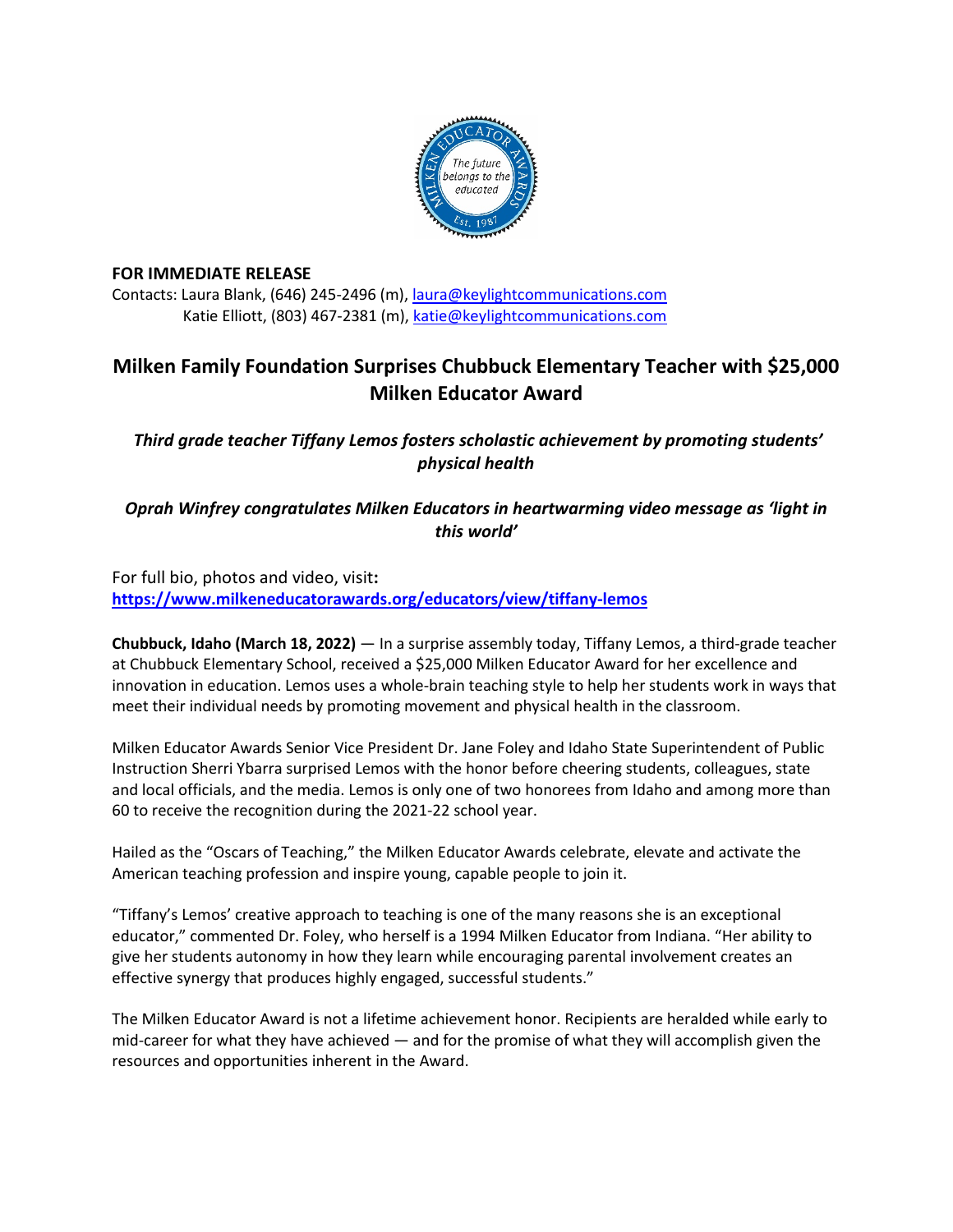"Winning a Milken Educator Award is a rare and remarkable honor, so it's appropriate that Tiffany Lemos is a remarkable teacher," Superintendent of Public Instruction Sherri Ybarra said. "With a master's in educational technology, a gift for interpersonal connection and boundless creativity, she builds a strong learning community with her third-graders and their parents. The results are stellar, both in terms of individual growth and objective test results. On the 2019 ISAT, her students demonstrated proficiency well above state averages – 75 percent for math and 71 percent for English Language Arts."

"Today is a remarkable day for the Pocatello/Chubbuck School District 25 and I would like to commend Tiffany Lemos for this recognition," said Dr. Douglas Howell, PCSD 25 Superintendent. "Walking into Tiffany's classroom for the first time, I immediately noticed how welcoming of an environment she was able to create for her learners. She sets the stage for a true learning experience every day," he said.

Oprah, a longtime education advocate, shared her congratulations to this year's winners in a [video](https://www.youtube.com/watch?v=9tT8ZoVnMU0) [message](https://www.youtube.com/watch?v=9tT8ZoVnMU0) shared earlier this week thanking "the most incredible educators around the country" and acknowledging her deep appreciation for the "tireless work" they do.

### **More about Tiffany Lemos**

**Innovation:** Lemos understands that there is a strong correlation between a student's physical health and his or her ability to learn, and she incorporates this concept every day in her classroom through the use of "brain breaks" and meditation videos. She also raised the funds for alternative seating through a DonorsChoose campaign to help her students work in ways that meet their individual needs and promote movement in the classroom. She had the students design and sign a contract outlining guidelines to ensure they would not be distracted by the new seating styles, which allowed them independence in regard to their academic growth in a fun, unique environment.

**Leadership:** Lemos has a master's in educational technology, which was essential when COVID-19 closed the schools last spring. She was a valuable resource for students, parents and colleagues as her community pivoted to remote instruction. She provided student support and daily instruction in an effort to maximize learning in a dynamic, new landscape. Lemos also serves on the school leadership team and the district's unit development team where she facilitates instruction "CAMPs" (Come And Meet Periodically) for all third grade teachers in the district. Before joining Chubbuck Elementary in 2016, she spent a year teaching English to K-3 students in Nonthaburi, Thailand.

**Education:** Lemos earned a bachelor's in elementary education in 2011 and a master's in educational technology in 2013 from Boise State University.

More information about Lemos, plus links to photos and video from today's assembly, can be found on the Milken Educator Awards website at: https://www.milkeneducatorawards.org/educators/view/tiffany-lemos.

#### **More about the Milken Educator Awards:** *"The future belongs to the educated."*

Along with the financial prize, Milken Educator Award recipients join the national Milken Educator Network, a group of more than 2,800 top teachers, principals and specialists. The network serves as a rich resource for fellow educators, legislators, school boards and others dedicated to excellence in education.